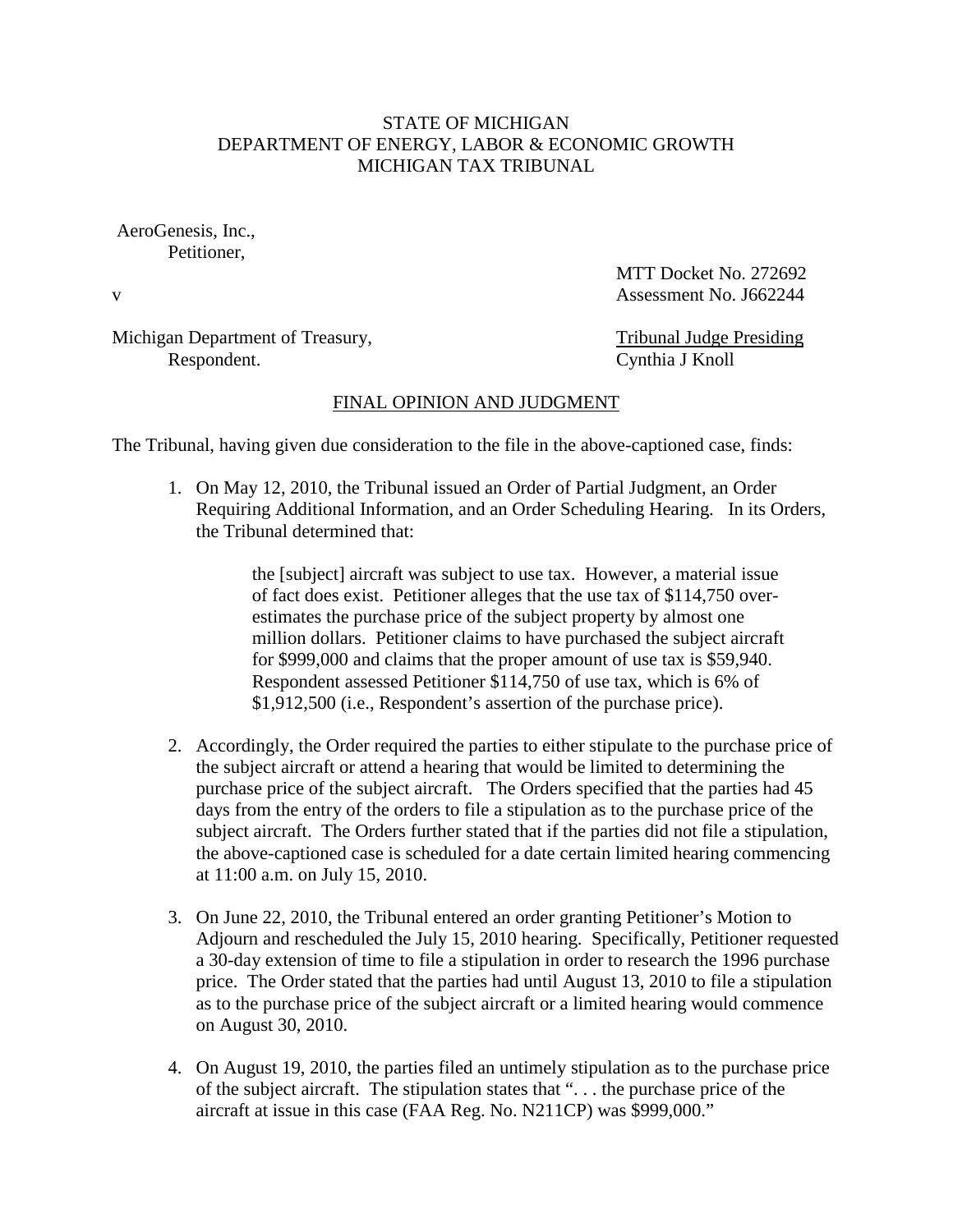MTT Docket No. 272692 Order, Page 2 of 18

- 5. Although the stipulation was untimely, the Tribunal adopts the \$999,000 stipulated purchase price as the purchase price of the subject aircraft. As such, the Tribunal reiterates its determination that Petitioner is subject to use tax on the purchase of the subject aircraft. However, Respondent's Final Assessment No. J662244 is inaccurate as it determined use tax liability from the erroneous purchase price of \$1,912,500. As indicated herein, the correct purchase price is \$999,000; therefore, Petitioner's use tax liability is \$59,940.
- 6. Given the above, Respondent's records shall be corrected to reflect \$999,000 as the purchase price for the subject aircraft. Further, Final Assessment No. J662244 shall be revised and Respondent shall reissue a corrected Final Assessment indicating use tax liability in the amount of \$59,940 including the appropriate interest liability.

## IT IS SO ORDERED.

IT IS FURTHER ORDERED that Respondent shall cause its records to be corrected to reflect the appropriate taxes and interest as indicated in the revised Final Assessment within 20 days of its issuance.

IT IS FURTHER ORDERED that Petitioner shall pay the taxes and interest, as reflected in Respondent's revised Final Assessment, within 28 days of entry of the revised Final Assessment.

This Order resolves all pending claims in this matter and closes this case.

### MICHIGAN TAX TRIBUNAL

By: Cynthia J Knoll

Entered: August 25, 2010 sms

## STATE OF MICHIGAN DEPARTMENT OF ENERGY, LABOR & ECONOMIC GROWTH MICHIGAN TAX TRIBUNAL

AeroGenesis, Inc, Petitioner,

Michigan Department of Treasury, Tribunal Judge Presiding Respondent. Cynthia J Knoll

MTT Docket No. 272692 v Assessment No. 1662244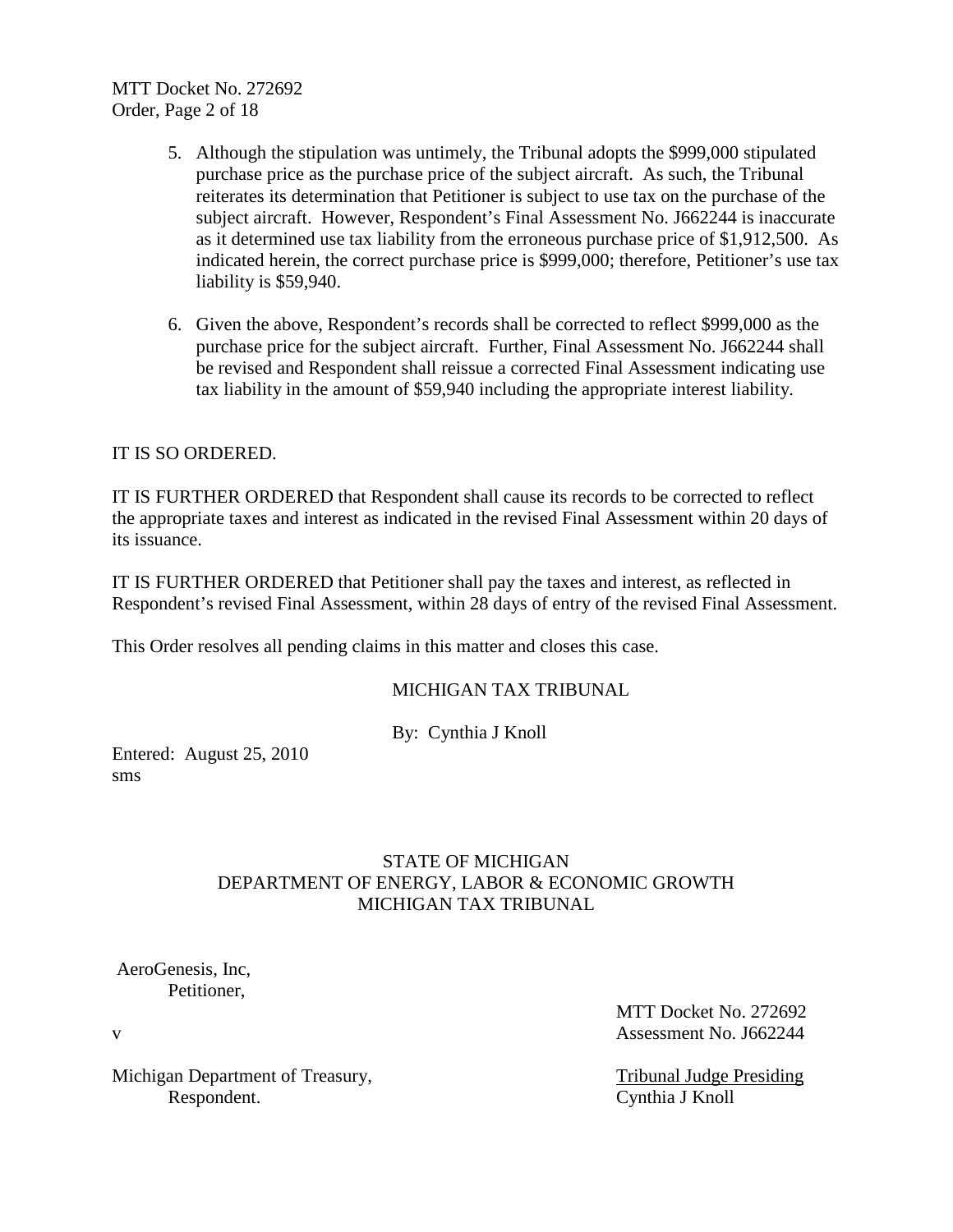## ORDER PLACING PETITIONER'S MOTION FOR SUMMARY DISPOSITION IN ABEYANCE

#### ORDER REQUIRING ADDITIONAL INFORMATION

### ORDER SCHEDULING HEARING

## **I. INTRODUCTION**

Petitioner, AeroGenesis, Inc., is appealing Final Assessment No. J662244 issued by Respondent, Michigan Department of Treasury, on August 30, 1999. The Final Assessment established that Petitioner owes use tax in the amount of \$114,750.00, plus interest on the purchase of an aircraft acquired in November 1996. The assessment is the result of Respondent's denial of Petitioner's claim of exemption from use tax. Petitioner asserts it was exempt from use tax under MCL 205.94(x) because the aircraft was used by a domestic air carrier and it was used for the transport of passengers. Respondent determined that Petitioner did not submit documentation to support its exemption claim and therefore issued the Final Assessment at issue. Specifically, Respondent's denial of the exemption was premised on the fact that Petitioner did not use the aircraft in an exempt manner and cannot claim a "flowthrough" exemption based on Petitioner's lease to its subsidiary for exempt use. Further, Respondent established that Petitioner did not satisfy the statutory requirements (i.e., Petitioner was not registered with the Department of Treasury to pay use tax and was not the holder of a sales tax license to remit tax on rental receipts) that are prerequisites to finding the subject purchase exempt from use tax. The Tribunal agrees. Because Petitioner failed to register to pay use tax and did not hold a sales tax license prior to the purchase of the subject aircraft, and because Petitioner was not a domestic air carrier and did not use the subject aircraft in an exempt manner pursuant to statute, Respondent was authorized to issue the Final Determination. Petitioner has failed in its burden to prove it is exempt from the levy of use tax and the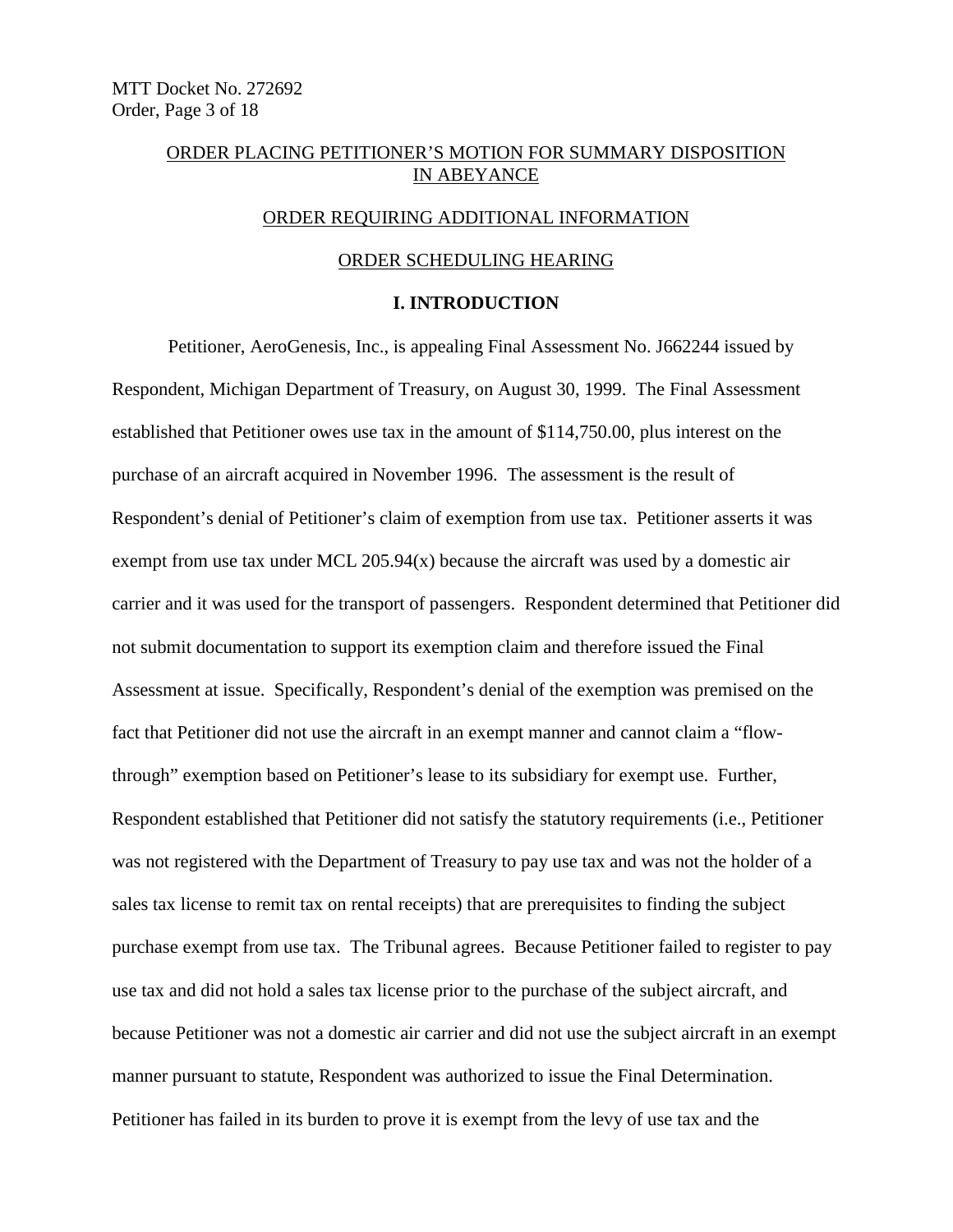MTT Docket No. 272692 Order, Page 4 of 18

assessment of use tax and interest is appropriate. However, the parties have not provided evidence as to the purchase price of the subject aircraft and therefore, a genuine issue of material fact remains outstanding.

#### **II. BACKGROUND**

Petitioner is a Michigan corporation originally formed to operate as an air carrier/charter business commonly referred to as a Part 135 carrier (Part 135 is a reference to the section of Federal Aviation Administration regulation at 49 USC addressing on-demand/charter carriers). Rather than begin operations as an air carrier/charter business, Petitioner purchased West Wind Aviation because it was an existing carrier and possessed a Federal Aviation Administration (FAA) certificate. The acquisition of West Wind Aviation was made through Petitioner's subsidiary, AeroGenesis Aviation, Inc. ("Aviation"). Petitioner then purchased the aircraft at issue, a Beech King Air 200, registration/tail number N211CP, solely for lease to, and use by, Aviation. Petitioner alleges it purchased the aircraft for \$999,000.00 and took title, delivery, and possession outside the state of Michigan in November 1996. A lease was entered into on November 4, 1996, between Petitioner and Aviation, which provided that the aircraft was to be hangared in Mason, Michigan.

On December 30, 1996, Respondent's Sales, Use and Withholding Taxes Division sent Petitioner Form C-3128, *Remittance Advice or Claim of Exemption from Use Tax on Aircraft Transfer*, indicating that Respondent was aware that Petitioner had acquired the aircraft and that it must either "submit documentation to support any claim for exemption" or if none applies, complete the payment notice and submit payment. Respondent's communication also stated, "[i]f you are a registered lessor, submit a copy of your Michigan use tax registration, with your account number, and a copy of your lease agreement." Petitioner responded on February 18,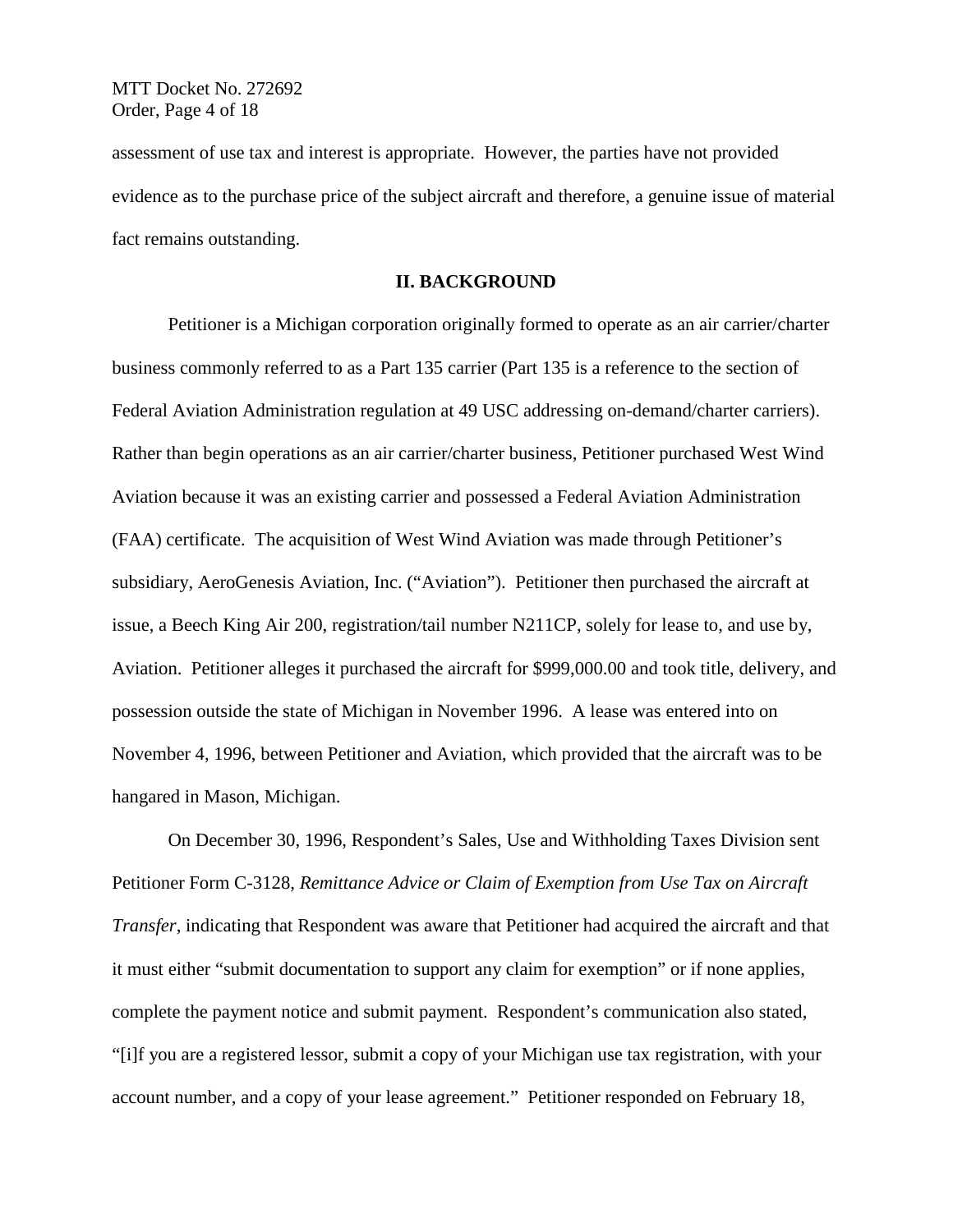MTT Docket No. 272692 Order, Page 5 of 18

1997, stating "… the aircraft referred to above is exempt from tax. The aircraft is being used by a domestic air carrier in the scheduled transport of passengers and it has a maximum certificated take-off weight of at least 12,500 pounds."

Respondent replied to Petitioner in a letter dated March 3, 1997, stating "…documentation to support this exemption claim was not submitted." It further stated "[i]t is the burden of the person claiming exemption to substantiate by documentary evidence that the exemption claimed is valid. Verbal or written statements are not documentary evidence of exemption." Petitioner responded on March 26, 1997, with evidence showing the certified weight, as well as a copy of Aviation's air carrier certificate and flight logs showing the aircraft being used in the transport of passengers. Respondent then replied on April 7, 1997, stating that it has "…reviewed the documentation you provided and have concluded that it sufficiently supports your declaration. Our review is now complete and we will not be billing you."

On August 30, 1999, Respondent issued the Final Assessment at issue for use tax and interest due arising from the purchase of the subject aircraft in November 1996. Subsequently, Petitioner timely filed the above-captioned appeal on October 5, 1999, requesting cancellation of the Final Assessment and a determination that Petitioner is exempt from use tax liability.

Petitioner also acquired three additional aircraft between March 1997 and March 1998, which although not at issue in this case, were subject to a similar appeal with the Tribunal and ultimately appealed to the Court of Appeals. The Tribunal issued an order on April 14, 2000, placing this case in abeyance in light of Petitioner's similar use tax assessment appeal pending before the Michigan Court of Appeals. The Tribunal determined that the petitioner, in the companion case, was not exempt from use tax and the petitioner subsequently appealed our decision to the Court of Appeals. That case was resolved through a settlement between the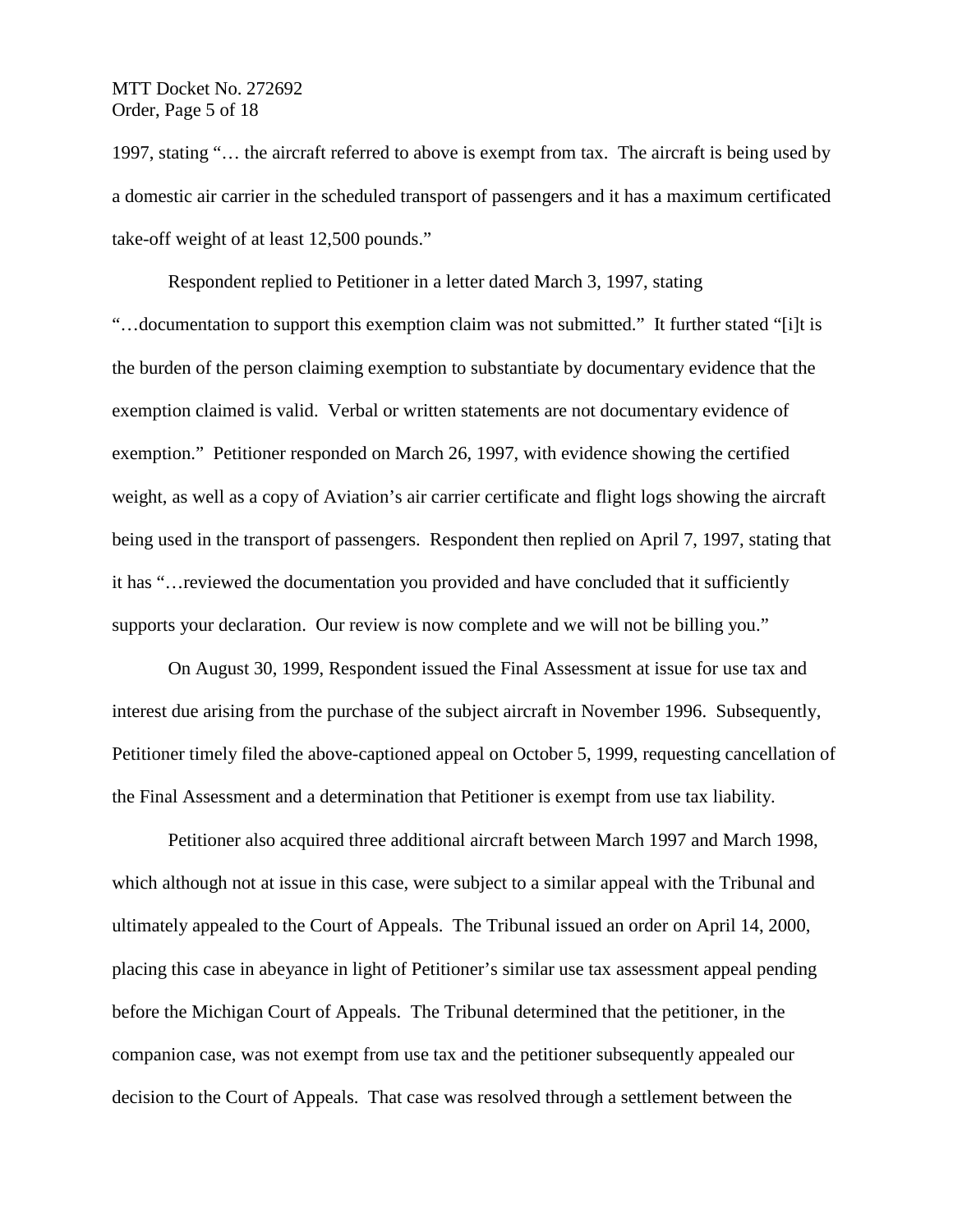MTT Docket No. 272692 Order, Page 6 of 18

parties based on the enactment of a controlling use tax exemption, MCL 205.94(x), in which the legislature provided for retroactive application of the law. The current case was taken out of abeyance and a Prehearing Conference was scheduled after Petitioner and Respondent were unable to agree on a settlement.

On April 5, 2007, the Tribunal amended the scheduling order and allowed the parties until August 10, 2007, to file briefs in lieu of motions for summary disposition if the parties reached an agreement as to all material facts. Petitioner filed its Brief in Lieu of Motion for Summary Disposition on August 10, 2007. Respondent filed its Brief in Opposition to Brief in Lieu of Motion for Summary Disposition on August 24, 2007. A joint stipulation of facts was never submitted to this Tribunal.

### **III. PETITIONER'S CONTENTIONS**

Petitioner contends that at the time the petition was filed it had claimed exemption from use tax, on the purchase of the subject aircraft, under MCL 205.94(y). MCL 205.94(y) mandated an exemption for the storage, use or consumption by a domestic air carrier of an aircraft purchased after June 30, 1994, that is used solely in the **regularly scheduled** transport of passengers. [Emphasis added] Petitioner further contends that the legislature amended the use tax exemptions and enacted MCL 205.94(x) in 2000, retroactive to September 30, 1996. MCL  $205.94(x)$  states that use tax will not be charged in the following situation:

The storage, use, or consumption of an aircraft by a domestic air carrier after September 30, 1996 for use solely in the transport of air cargo, passengers, or a combination of air cargo and passengers, that has a maximum certificated takeoff weight of at least 6,000 pounds. For purposes of this subdivision, the term 'domestic air carrier' is limited to a person **engaged primarily in the commercial transport for hire** of air cargo, passengers, or a combination of air cargo and passengers as a business activity. [Emphasis added]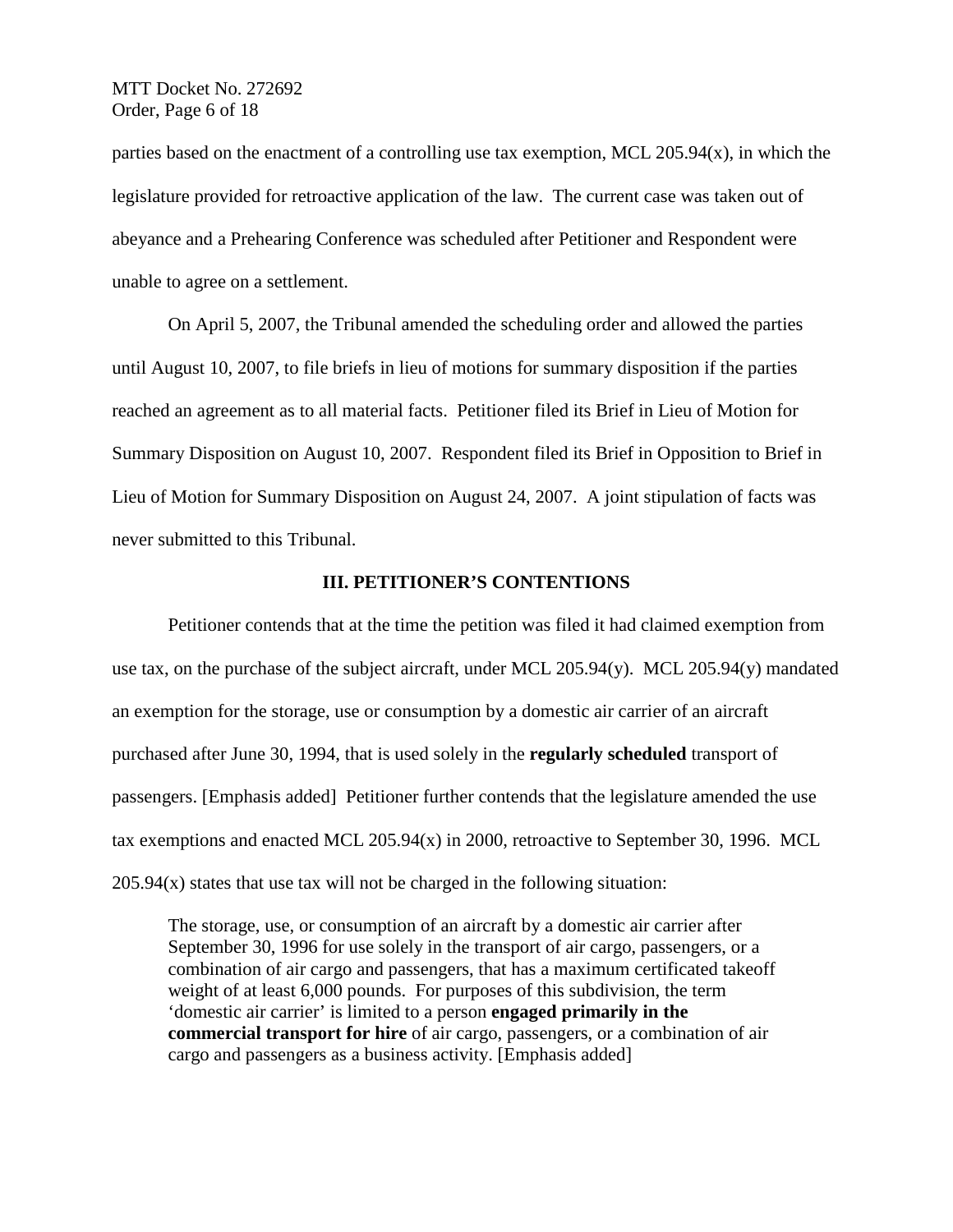MTT Docket No. 272692 Order, Page 7 of 18

Petitioner states that the application of this exemption to the facts of this case shows that Petitioner's transaction (i.e., the purchase for lease to Aviation) is exempt from use tax. Petitioner argues that MCL 205.94(x) applies retroactively to the November 1996, purchase of the subject aircraft because the statute is retrospective to aircrafts used after September 30, 1996. It is not disputed that the subject aircraft's maximum certificated takeoff weight was over 6,000 pounds, nor that the subject aircraft was used for the transport of passengers. Petitioner argues that the lease to and use by Aviation, a certified Part 135 commercial carrier, entitles Petitioner to the exemption based on the retroactive change in the statute. Petitioner states that MCL  $205.94(x)$  is a more precise exemption (than old MCL 205.94(y)) that applies in this case and the legislature gave its clear intent to exempt the transaction at issue with the adoption of this subsection.

Further, Petitioner contends that Respondent is precluded from arguing that because Petitioner did not make a Rule  $82<sup>1</sup>$  $82<sup>1</sup>$  $82<sup>1</sup>$  election prior to the purchase of the subject aircraft, it is not eligible for the exemption. Petitioner contends that because Respondent did not impose this restriction at the time of the November 1996, acquisition, it cannot do so now. Petitioner argues "[a]t the time of this transaction, . . . the Department had yet to develop the Catch 22 position it later espoused based on an expansive (arguably wrong) reading of a non-precedential Tribunal decision in *Masse v Department of Treasury* , MTT Docket No. 10087 (1989) to argue that failure to register for use tax before acquiring the aircraft cut off the ability to remit tax on the lease payment based on the tax status of the lessee." [Emphasis in original]<sup>[2](#page-6-1)</sup> Petitioner argues that Respondent, in its April 7, 1997, letter, indicated that Petitioner was exempt from use tax and as such, Petitioner had no need to elect to remit use tax on the lease proceeds, relying on its

<span id="page-6-0"></span> <sup>1</sup> Petitioner is referring to 1979 AC, R 205.132, *Infra*

<span id="page-6-1"></span><sup>2</sup> Petitioner's Brief in Lieu of Summary Disposition, p. 4.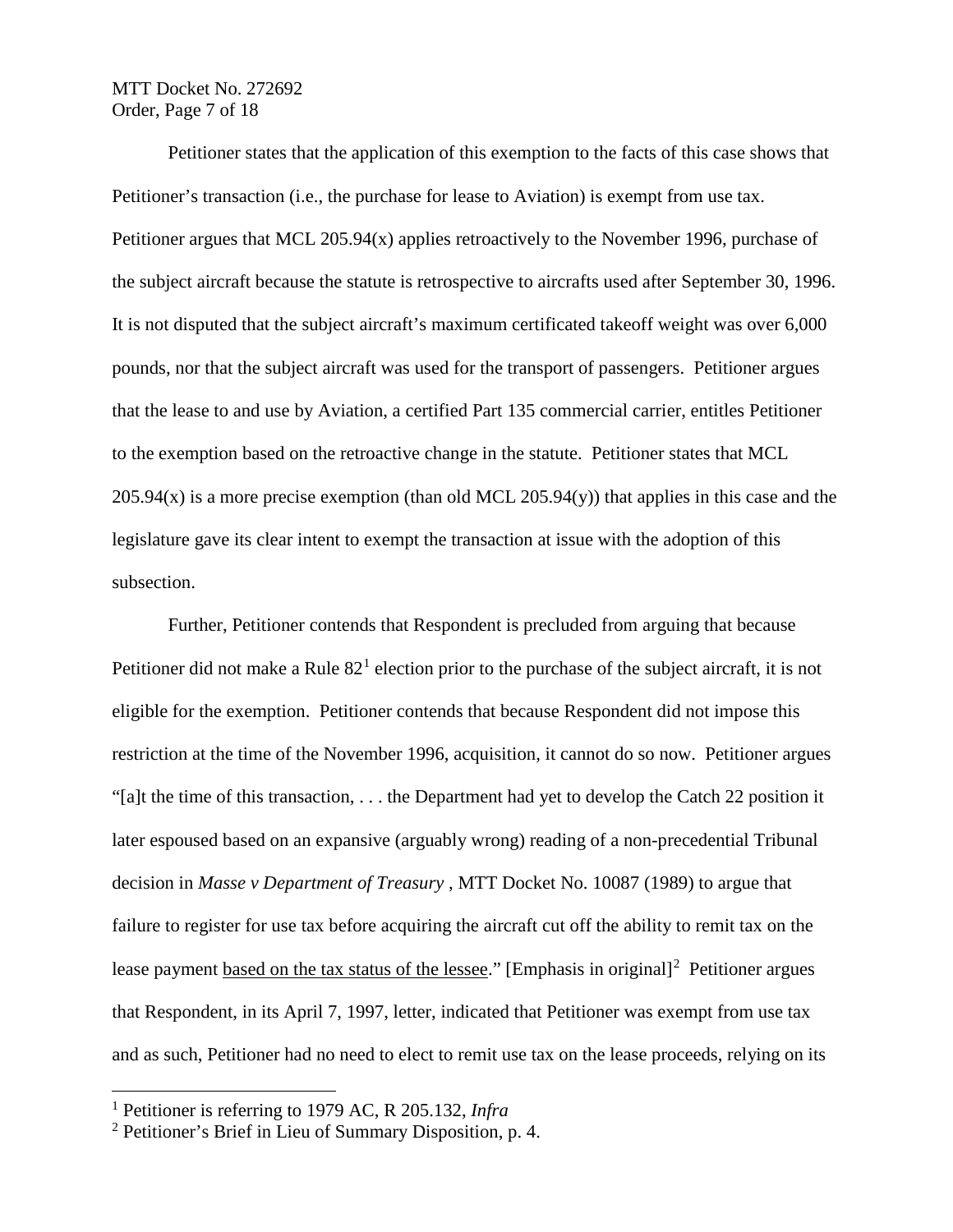MTT Docket No. 272692 Order, Page 8 of 18

purported exemption declaration. Petitioner alleges that Respondent is now taking a "Catch-22" position by converting a clearly exempt use by a lessee into a taxable use by artificially focusing on the lessor. Petitioner contends that it ". . . had no warning of this technicality [sic] position which was devised AFTER the Department admitted the exempt status of the aircraft at issue in the April 7, 1997 letter." [Emphasis in original] *Id.* p. 6

Petitioner also argues that the doctrine of equitable estoppel applies and therefore precludes Respondent from assessing and collecting use tax and interest attributable to Petitioner's purchase of the aircraft. Petitioner explains that it relied on Respondent's April 7, 1997, letter stating Petitioner would not be billed for use tax. Petitioner then, in ". . . reasonable reliance upon the Department's affirmative declaration of exempt status, . . . negotiated the purchase price[] of the subject aircraft and acquired [it] equipped with a belief that the total price it would be required to pay for the aircraft would not include Michigan use tax at the rate of 6%." *Id.* p. 8 Petitioner contends it "suffered injury" in that it may well have declined to purchase the subject aircraft or attempted to negotiate a lower purchase price if Petitioner had been aware it was not exempt from use tax.

Petitioner's final argument involves the price of the aircraft subject to tax. Specifically, Petitioner states that ". . . in the event this Tribunal does not fully exempt the aircraft, a less material, but necessary adjustment must be made to impose tax on only the arm's length price of \$999,000 actually paid for the aircraft N211CP at issue." *Id.* Petitioner alleges that Respondent's imposed use tax of \$114,750 is inflated and should be \$59,940 based on a purchase price of \$999,000.

### **IV. RESPONDENT'S CONTENTIONS**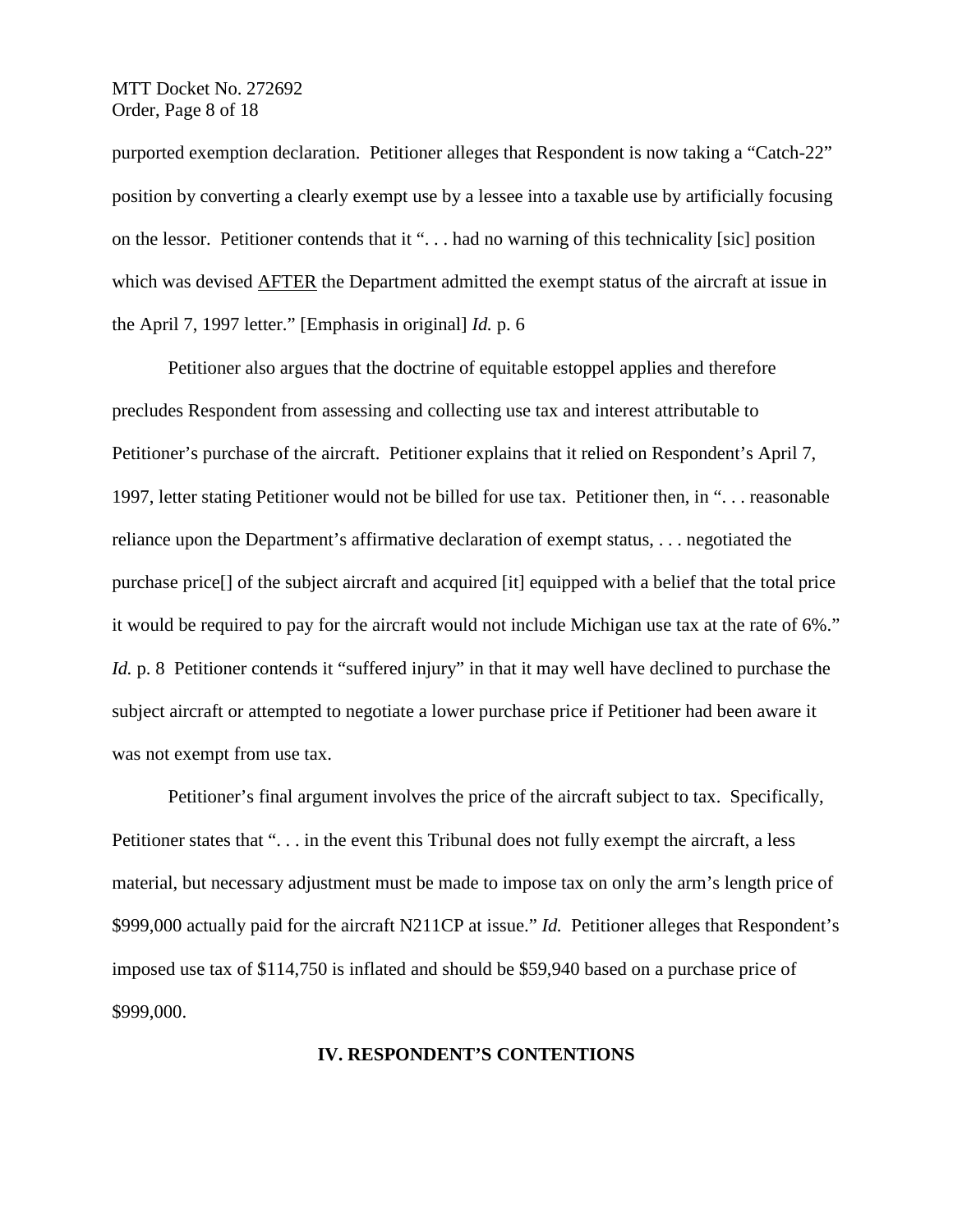MTT Docket No. 272692 Order, Page 9 of 18

Respondent contends that Petitioner is precluded from claiming a "flow-through" exemption based on its subsidiary's right to an exemption from use tax. Respondent submitted Exhibit 4, FAA Air Carrier Certificate issued to AeroGenesis Aviation, Inc., to show that Aviation – not Petitioner – was authorized to use the subject aircraft as an air carrier. Respondent argues that Petitioner did not use the aircraft in an exempt manner and is therefore not entitled to an exemption from use tax based on the use by its subsidiary/leasee. Respondent cites *Czars Inc v Department of Treasury*, 233 Mich App 632; 593 NW2d 209 (1999). In *Czars*, the Court of Appeals held that the petitioner was not entitled to an exemption based on the use of an aircraft by its subsidiary.[3](#page-8-0) Respondent also cites *AeroGenesis Inc v Department of Treasury*, MTT Docket No. 258603 (1999), which involved the same parties as the current case. In *AeroGenesis*, the Tribunal applied the *Czars* case and declined to grant the petitioner an exemption. Respondent contends that these cases support its position that Petitioner is not entitled to claim the exemption based on Aviation's use of the subject aircraft.

Respondent also contends that at the time of purchase, Petitioner was not registered with the Department of Treasury to pay use tax and did not hold a sales tax license. Respondent asserts that Petitioner did not acquire use tax registration until April 1, 1998, and therefore was not entitled to make an election pursuant to MCL 205.95(4) to remit use tax on receipts from the rental or lease of the subject aircraft. Respondent cites Rule 82, 1979 AC, R 205.132, in support of its stance that Petitioner was required to be properly registered or licensed with the Department of Treasury before the purchase of the subject aircraft in order to elect to remit tax on rental receipts. Respondent contends that because Petitioner was not registered or licensed, it should have paid use tax on the November 1996, purchase. Respondent cites *Glieberman* 

<span id="page-8-0"></span> <sup>3</sup> *Id* at 640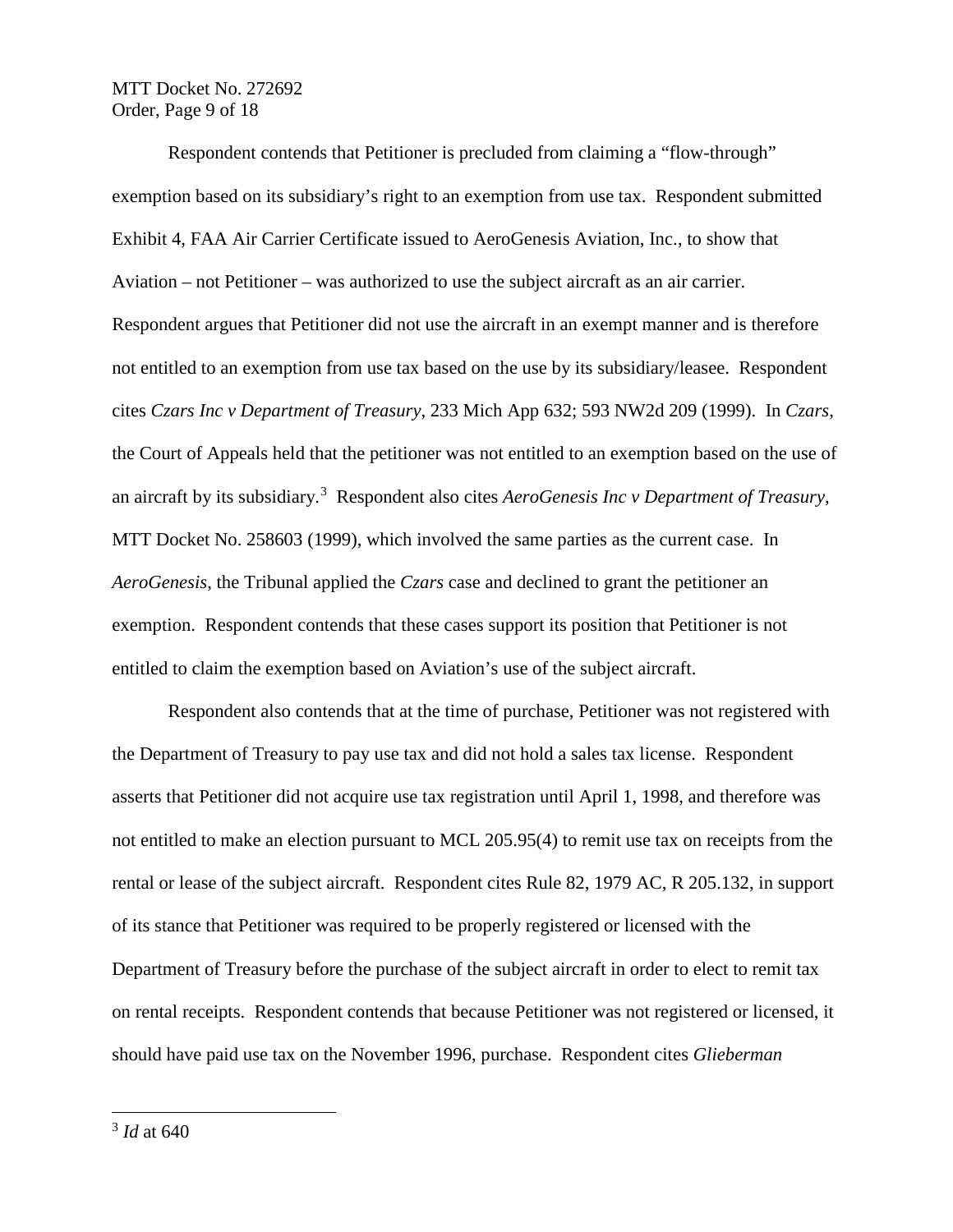MTT Docket No. 272692 Order, Page 10 of 18

*Aviation LLC v Department of Treasury*, unpublished opinion per curiam of the Court of Appeals, issued September 21, 2006 (Docket No. 261599). The *Glieberman* Court determined that a purchaser/lessor may not elect to pay use tax on rental receipts when the purchaser/lessor is not registered for use tax at the time of purchase of the property. Respondent asserts that use tax was due on the subject aircraft at the time of purchase, and prior to the transfer/transfer to Petitioner's subsidiary.

Respondent further contends that the doctrine of estoppel cannot apply where there was no detrimental reliance. Respondent concedes that it advised (albeit erroneously) Petitioner in its April 7, 1997 letter that the purchase of the subject aircraft was exempt from use tax. However, Respondent states that Petitioner cannot show it detrimentally relied on the letter because Petitioner purchased the subject aircraft in November 1996, approximately six months BEFORE the letter was issued.

Lastly, Respondent argues that Petitioner violated the Settlement Agreement entered into by the parties in the earlier case of *AeroGenesis Inc. v Dept of Treasury* (Michigan Court of Appeals Docket No. 224637). Respondent asks that the Tribunal not consider it in deciding the present case, that it be held inadmissible and struck from the record.

### **V. FINDINGS OF FACT**

Petitioner is a Michigan corporation with its principal office located at 659 Eden Road, Mason, Michigan. Petitioner purchased the subject aircraft solely for lease to its subsidiary, Aviation. Petitioner took title, delivery, and possession of the subject aircraft outside the state of Michigan in November 1996, and brought it into Michigan for lease to and use by Aviation. At the time of the purchase, Petitioner was not registered to pay use tax and did not hold a Michigan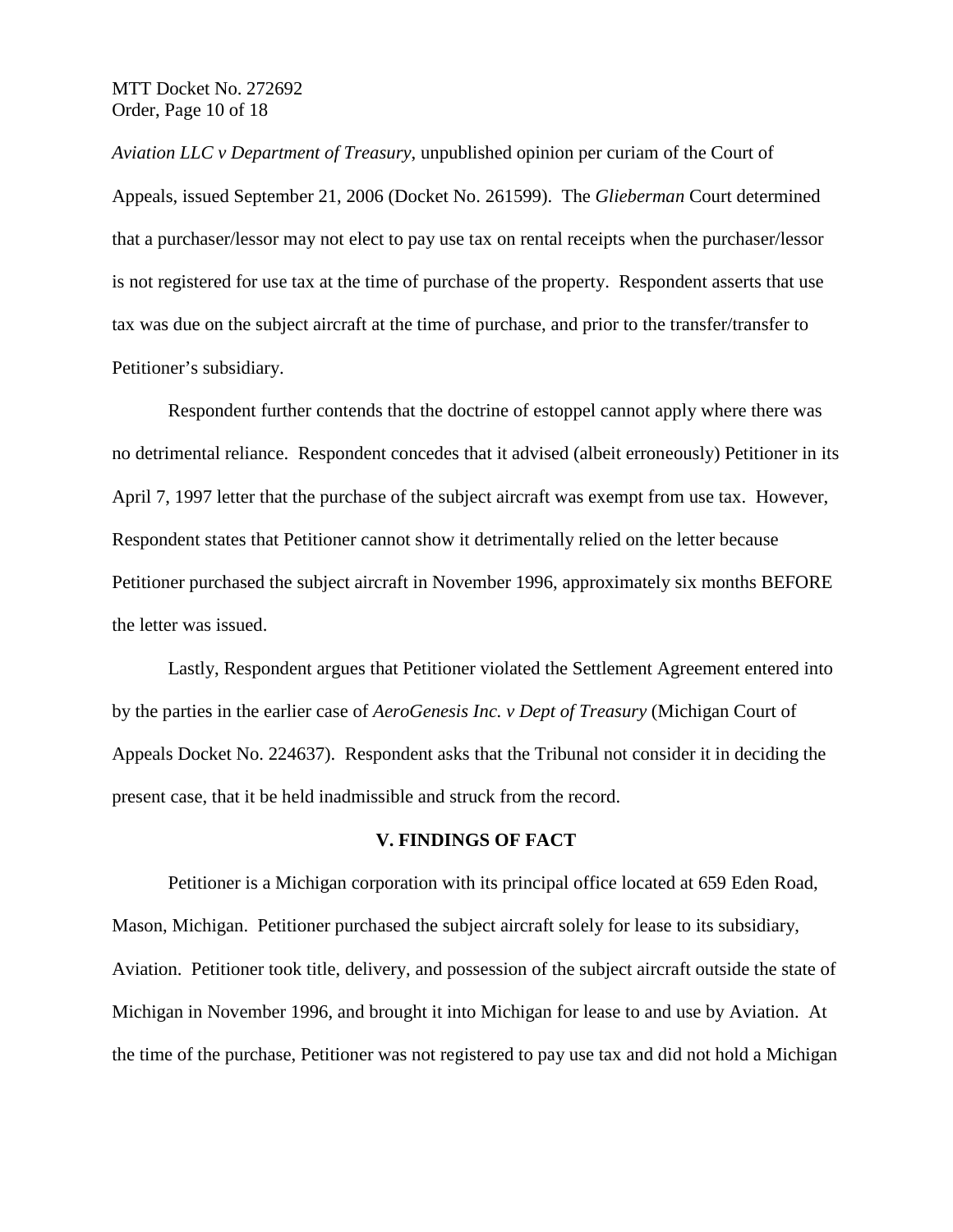sales tax license.<sup>[4](#page-10-0)</sup> Use tax was not remitted prior to the transfer of the subject aircraft from the seller to Petitioner.

Petitioner entered into an agreement to lease the subject aircraft to Aviation on November 4, 1996. The subject aircraft has a maximum certified take-off weight of over 6,000 pounds. The aircraft was used by Aviation in the transport of cargo and passengers. Although the lease agreement indicates that Petitioner may use the subject aircraft for its ". . . own purposes at any time not conflicting with other flights or uses already scheduled by or through [Aviation],"<sup>[5](#page-10-1)</sup> there is no evidence showing Petitioner itself used the aircraft in any such matter. Aviation, and not Petitioner, is certified to operate as an FAA Part 135 air carrier.

Petitioner claimed exemption from use tax on the transfer of the subject aircraft on the grounds that the aircraft was exempt under MCL  $205.94(y)^6$  $205.94(y)^6$ . Respondent replied by requiring Petitioner to submit documentation evidencing its entitlement to the exemption. Respondent's Sales, Use and Withholding Taxes Division erroneously issued a letter indicating that the subject aircraft was exempt from taxation and Petitioner would not be billed. Respondent later issued a Final Assessment for use tax and interest due arising from the purchase of the subject aircraft after it determined Petitioner did not meet the requirements for exemption under MCL  $205.94(x)$ .

The Michigan legislature enacted a change to the tax statute in 2000, expanding the exemption allowed for Part 135 carriers, with retroactive effect back to September 30, 1996. Petitioner had a similar appeal pending at the Court of Appeals regarding three different aircraft. The parties entered into a settlement agreement with regard to that appeal on December 12,

<span id="page-10-0"></span><sup>&</sup>lt;sup>4</sup> See Affidavit of Glenn R. White, Administrator of the Tax Policy Division, Bureau of Tax  $\&$ Economic Policy, Michigan Department of Treasury.

<span id="page-10-1"></span><sup>5</sup> Respondent's Exhibit 2, Aircraft Lease Agreement

<span id="page-10-2"></span> $6$  The legislature amended the exemptions to aircraft use tax and the applicable section is now MCL 205.94(x).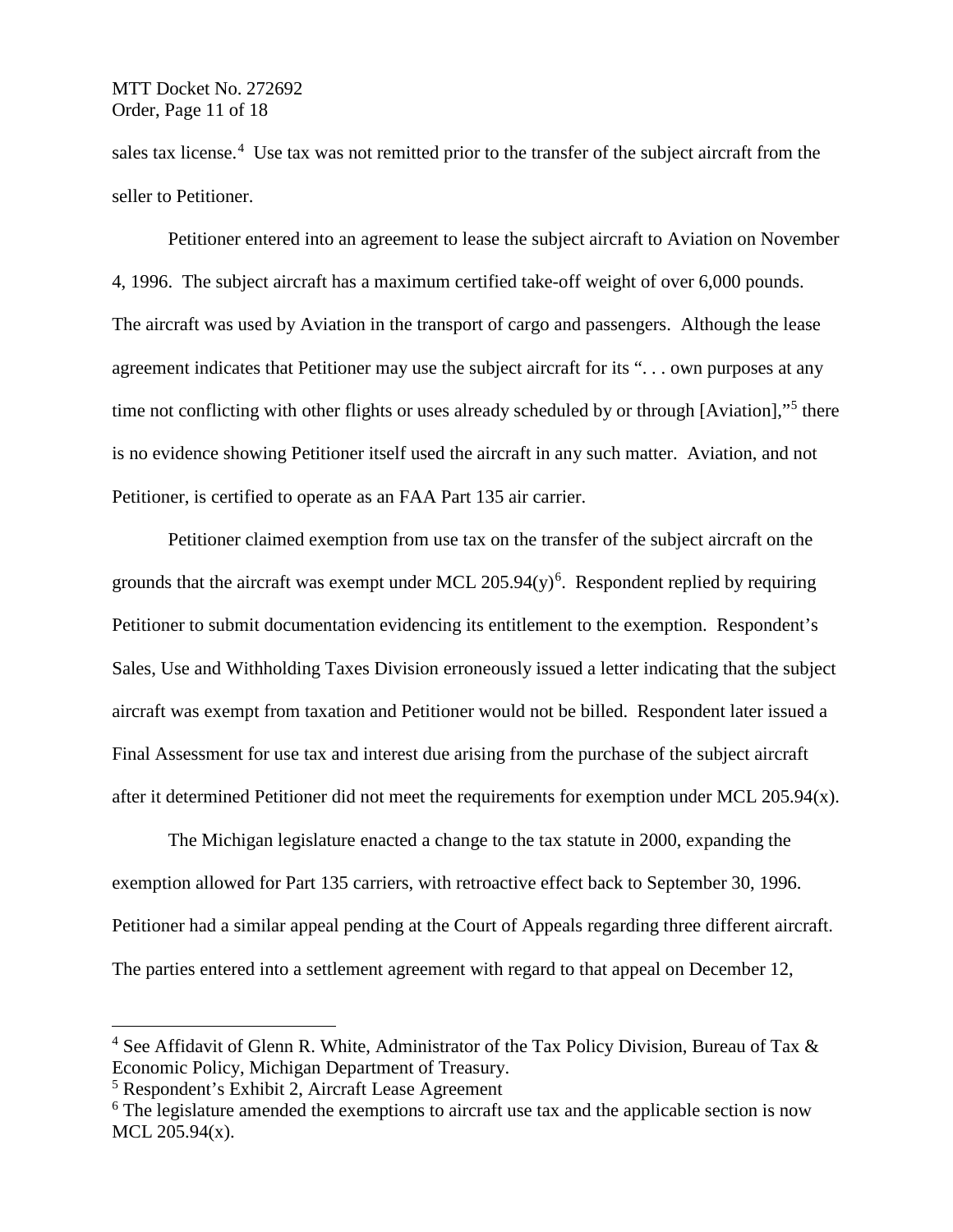MTT Docket No. 272692 Order, Page 12 of 18

2002, cancelling the assessments on two aircraft. That settlement agreement is not binding as to the outcome of this case.

### **VI. APPLICABLE LAW**

A motion for summary disposition under MCR 2.116(C)(10) tests the factual support for a claim and must identify those issues regarding which the moving party asserts there is no genuine issue of material fact. Under subsection (C)(10), a motion for summary disposition will be granted if the documentary evidence demonstrates that there is no genuine issue of material fact, and the moving party is entitled to judgment as a matter of law. *Smith v Globe Life Insurance*, 460 Mich 446, 454-455; 597 NW2d 28 (1999). In the event, however, it is determined that an asserted claim can be supported by evidence at trial, a motion under subsection  $(C)(10)$ will be denied. *Arbelius v Poletti*, 188 Mich App 14; 469 NW2d 436 (1991).

The Michigan Supreme Court has established that a court must consider affidavits, pleadings, depositions, admissions, and documentary evidence filed by the parties in the light most favorable to the non-moving party. *Quinto v Cross & Peters Co*, 451 Mich 358, 362-63; 547 NW2d 314 (1996) (citing MCR 2.116(G)(5)). The moving party bears the initial burden of supporting his position by presenting his documentary evidence for the court to consider. *Neubacher v Globe Furniture Rentals*, 205 Mich App 418, 420; 522 NW2d 335 (1994). The burden then shifts to the opposing party to establish that a genuine issue of disputed fact exists. *Id*. Where the burden of proof at trial on a dispositive issue rests on a nonmoving party, the nonmoving party may not rely on mere allegations or denials in pleadings, but must go beyond the pleadings to set forth specific facts showing that a genuine issue of material fact exists. *McCart v J Walter Thompson*, 437 Mich 109, 115; 469 NW2d 284 (1991). If the opposing party fails to present documentary evidence establishing the existence of a material factual dispute, the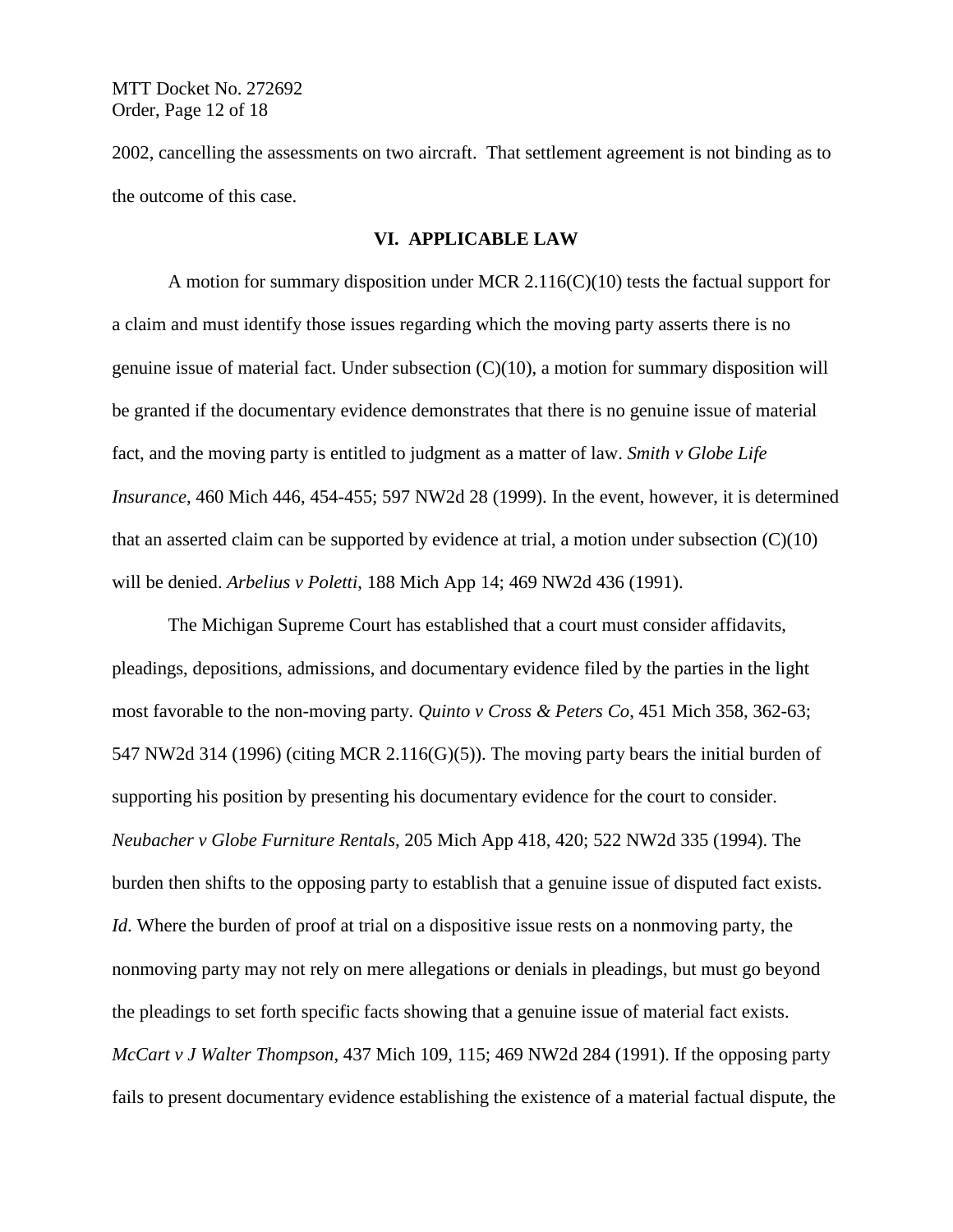MTT Docket No. 272692 Order, Page 13 of 18

motion is properly granted. *McCormic v Auto Club Ins Ass'n*, 202 Mich App 233, 237; 507 NW2d 741 (1992).

### **VII. CONCLUSIONS OF LAW**

The current appeal was filed after Respondent issued a Final Assessment for use tax and interest due in regard to the purchase of the subject aircraft. Under the Use Tax Act, tax is generally imposed on the privilege of using, storing, or consuming tangible personal property. MCL 205.93(1). Further, for the purpose of the proper administration of this act and to prevent the evasion of the tax, all tangible personal property purchased is subject to the tax if brought into this state within 90 days of the purchase date and is considered as acquired for storage, use, or other consumption in this state. MCL 205.93(1)(a). The use tax imposed for the privilege of using, storing, or consuming a[n] . . . aircraft . . . shall be collected *before* the transfer of the . . . aircraft . . . by the department of treasury." MCL 205.93(2) (Emphasis added)

Purchasers of aircraft "... may elect to pay use tax on receipts from the rental or lease of the tangible personal property in lieu of payment of sales or use tax on the full cost of the property at the time it is acquired." MCL 205.95(4). Administrative Rule 205.132 was enacted to provide guidance with regard to this election. Rule 82 states:

A person engaged in the business of renting or leasing tangible personal property to others shall pay the Michigan sales or use tax at the time he purchases tangible personal property, or he may report and pay use tax on the rental receipts from the rental thereof. . . . A person remitting tax on rental receipts shall be the holder of a sales tax license, or a registration as is provided in the use tax act. Each month such lessor shall compute and pay use taxes on the total rentals charged.

The Use Tax Act further enumerates specific transactions that are exempt from the levy of use tax. Petitioner believes it is exempt from use tax pursuant to MCL 205.94(y), as of 1996. The 1996 exemption read: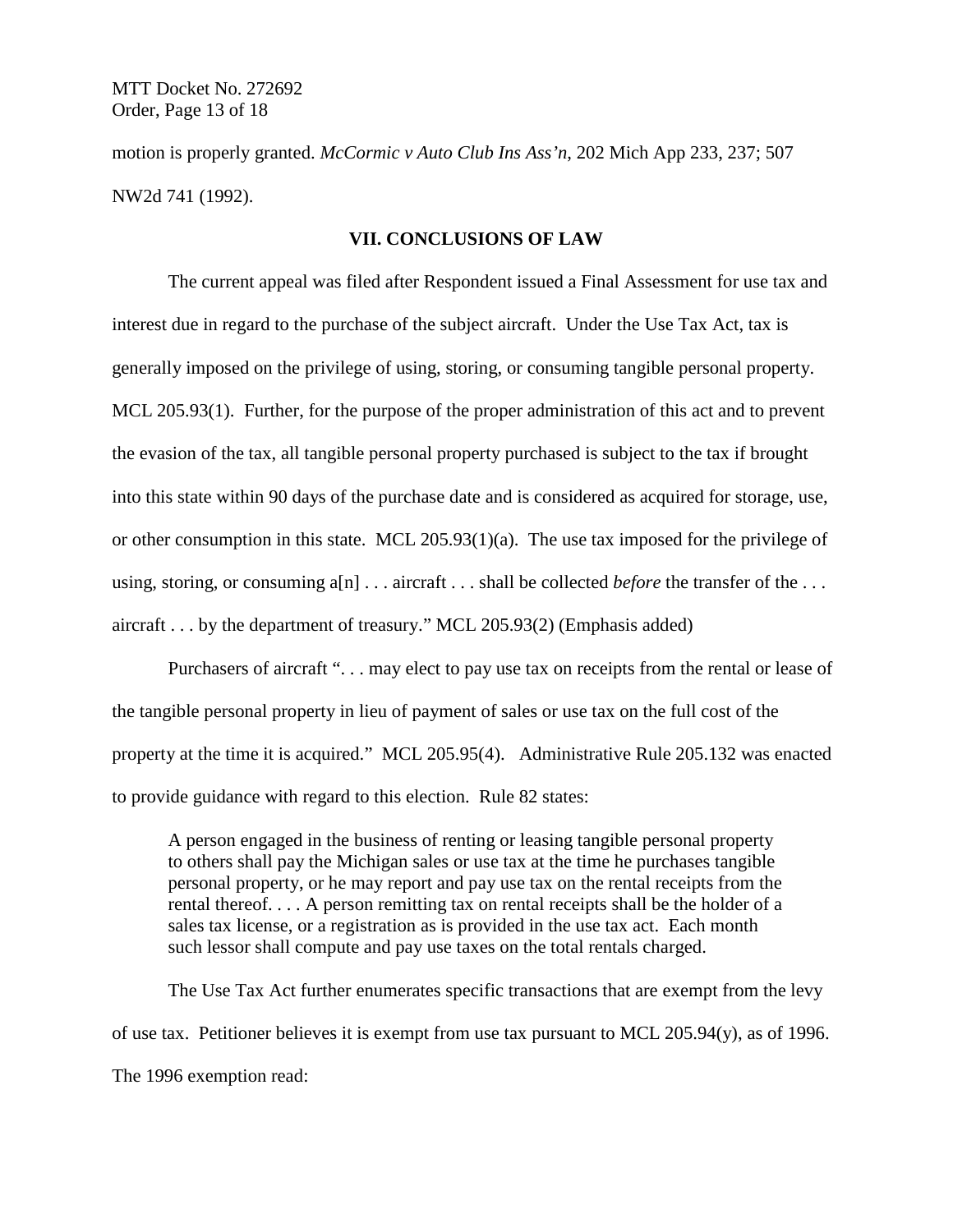The storage, use, or consumption by a domestic air carrier of an aircraft purchased after June 30, 1994 that is used solely in the regularly scheduled transport of passengers. For purposes of this subdivision, the term 'domestic air carrier' is limited to entities engaged in the commercial transport for hire of cargo or entities engaged in the commercial transport of passengers as a business activity.

In 2000, the legislature amended the exemptions to aircraft use tax. The applicable

statute provides that the following is exempt from use tax:

The storage, use, or consumption of an aircraft by a domestic air carrier after September 30, 1996 for use solely in the transport of air cargo, passengers, or a combination of air cargo and passengers, that has a maximum certificated takeoff weight of at least 6,000 pounds. For purposes of this subdivision, the term 'domestic air carrier' is limited to a person engaged primarily in the commercial transport for hire of air cargo, and passengers as a business activity." MCL  $205.94(x)^7$  $205.94(x)^7$ .

Petitioner claims that pursuant to MCL  $205.94(x)$ , it is exempt from use tax liability.

However, Petitioner is not a domestic air carrier as defined by Section 94(x). Petitioner is not

engaged primarily in the commercial transport for hire of air cargo and passengers as a business

activity. Rather, Petitioner purchased the subject aircraft ". . . solely for use by, and lease to,

AeroGenesis Aviation, Inc."[8](#page-13-1) Petitioner's subsidiary. Further, according to the lease agreement

between Petitioner and Aviation, Petitioner is only entitled to use the subject aircraft for its "...

own purposes at any time not conflicting with other flights or uses already scheduled by or

through the Lessee."<sup>[9](#page-13-2)</sup> These facts show that Petitioner was not entitled to the exemption from

use tax under MCL 205.94(x).

Further, although possession of a federal air carrier certificate is not statutorily required

to qualify as a domestic air carrier, under MCL 205.94(x), the Tribunal concluded in *Longranger* 

<span id="page-13-0"></span> $7 \text{ In } 2004$ , the Legislature amended this section again and it is now identified as MCL 205.94(u). However, this version of the statute does not apply in this case because the Legislature did not include language making the 2004 exemption retroactive. Therefore, the 2000 version of the statute still applies to this case.

<span id="page-13-1"></span><sup>8</sup> Petitioner's Brief in Lieu of Motion for Summary Disposition at p 4

<span id="page-13-2"></span><sup>9</sup> *Supra*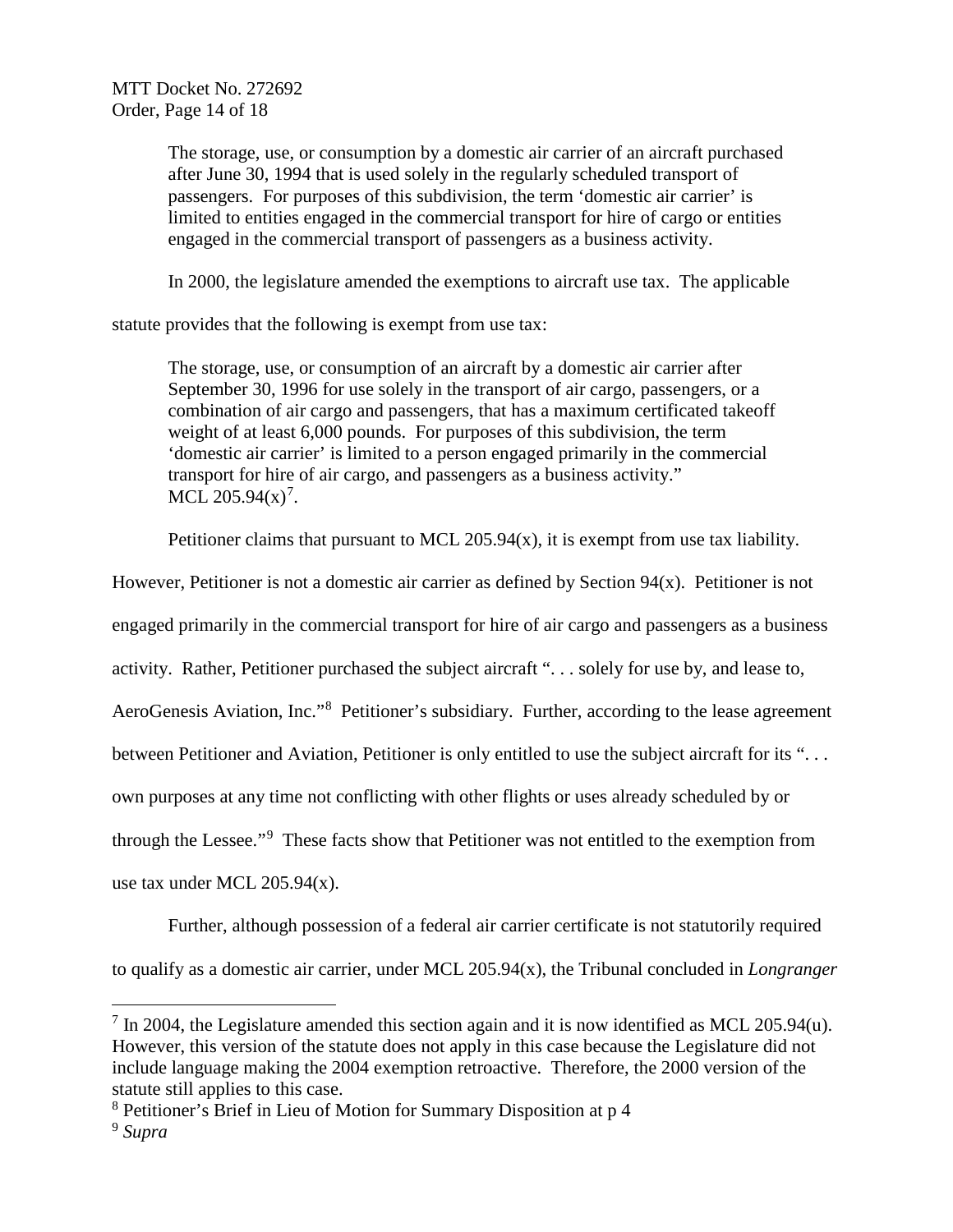*II Corp v Michigan Department of Treasury*, MTT Docket No. 304076 (2005) that the Michigan Use Tax Act contemplated that a domestic air carrier entitled to the exemption would be operating legally. Federal law requires an air carrier to obtain an air carrier certification through the FAA. The Tribunal, in *Longranger*, found that the legislature likely did not intend to award a tax exemption to a person operating an air carrier business in violation of federal law. Here, Petitioner was not a domestic air carrier; only Aviation, Petitioner's subsidiary, held a federal air carrier certificate, authorized to operate as an air carrier and conduct common carriage operations in accordance with the FAA.

Petitioner is not entitled to an exemption from use tax based on its subsidiary's exempt status. The Michigan Court of Appeals has considered whether a taxpayer can claim an exemption based on the fact that its subsidiary may have been entitled to an exemption. In *Czars, Supra,* the Court of Appeals affirmed the Tribunal's decision that the petitioner was required to pay use tax. The petitioner in that case argued that the aircraft was exempt by virtue of its subsidiary, Grand Aire's, exempt use of the aircraft. The Court applied a "control test" (i.e., petitioner would have to demonstrate that it was wholly owned and controlled by the entity entitled to the exemption) to determine whether Grand Aire and Czars were one entity for tax purposes. The Court determined that Czars was not entitled to a tax exemption because ". . . a taxpayer who creates multiple corporations to conduct different functions of a business enterprise could avoid tax liability for all of them by structuring just one to benefit from a statutory exemption. Such a ruling would grossly undermine the policy and intent of the tax law."<sup>[10](#page-14-0)</sup> The Tribunal subsequently applied the *Czars* case in the previous, *AeroGenesis* case. The Tribunal found that the petitioner, AeroGenesis Inc, was not entitled to claim its subsidiary, AeroGenesis

<span id="page-14-0"></span> <sup>10</sup> *Id*. at 642.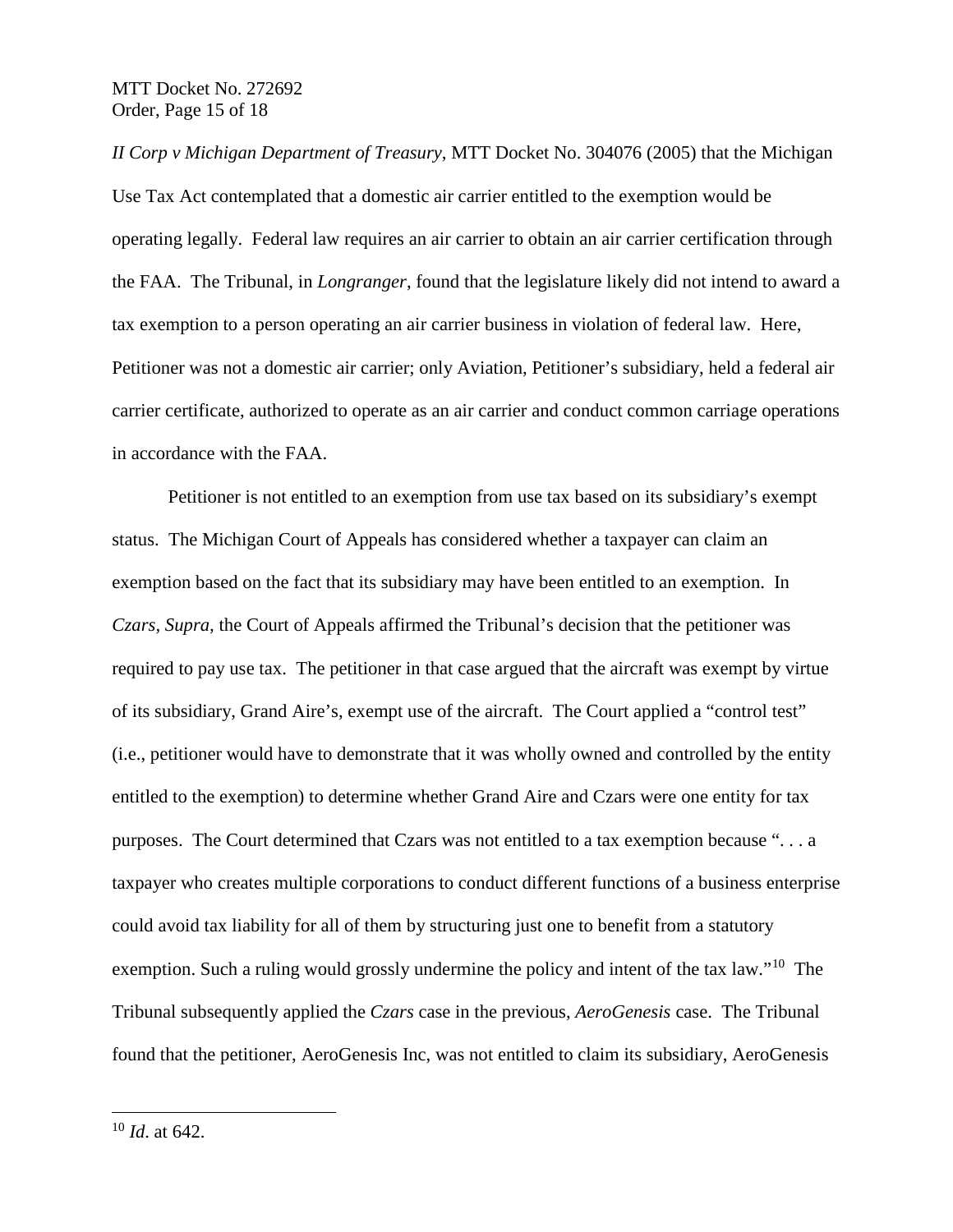MTT Docket No. 272692 Order, Page 16 of 18

Aviation, Inc.'s, exemption because AeroGenesis Aviation, Inc. did not control the petitioner. These cases support the Tribunal's conclusion herein that Petitioner may not utilize its subsidiary's exemption as its own.

The Tribunal further finds that Petitioner was required to be registered for use tax or sales tax before it acquired the subject aircraft in order to make a Rule 82 election to forego paying use tax on the acquisition. This case is factually similar to *Terryl Masse v Michigan Department of Treasury*, MTT Docket No. 10087 (1989). In *Masse*, the petitioner purchased a Cessna aircraft from an Oklahoma retailer. The petitioner signed an agreement with Skybolt Aviation under which Skybolt was to lease the aircraft to third parties, paying an hourly rental charge to petitioner. The Tribunal determined that the petitioner was not registered under the sales/use tax acts when it purchased the aircraft and remitted no tax on rentals received from Skybolt, therefore, the petitioner had not elected to pay use tax on rental receipts, and was liable for use tax measured by the purchase price paid. As in *Masse*, Petitioner is liable for use tax measured by the purchase price paid.

Petitioner argues that the doctrine of equitable estoppel applies to bar Respondent's tax assessment. Specifically, Petitioner alleges it relied on Respondent's April 7, 1997, letter indicating Petitioner was exempt from use tax and would not be billed. Petitioner argues it has suffered injury in reliance of Respondent's letter and therefore, Respondent should be precluded from assessing use tax and interest attributable to the acquisition of the subject aircraft. The Tribunal finds Petitioner's argument meritless. Specifically, Petitioner purchased the subject aircraft in November 1996, and did not seek exemption from the tax until December 30, 1996, after being notified by Respondent of its reporting requirement. Respondent's letter indicating Petitioner would not be billed for use tax was issued approximately six months after the acquisition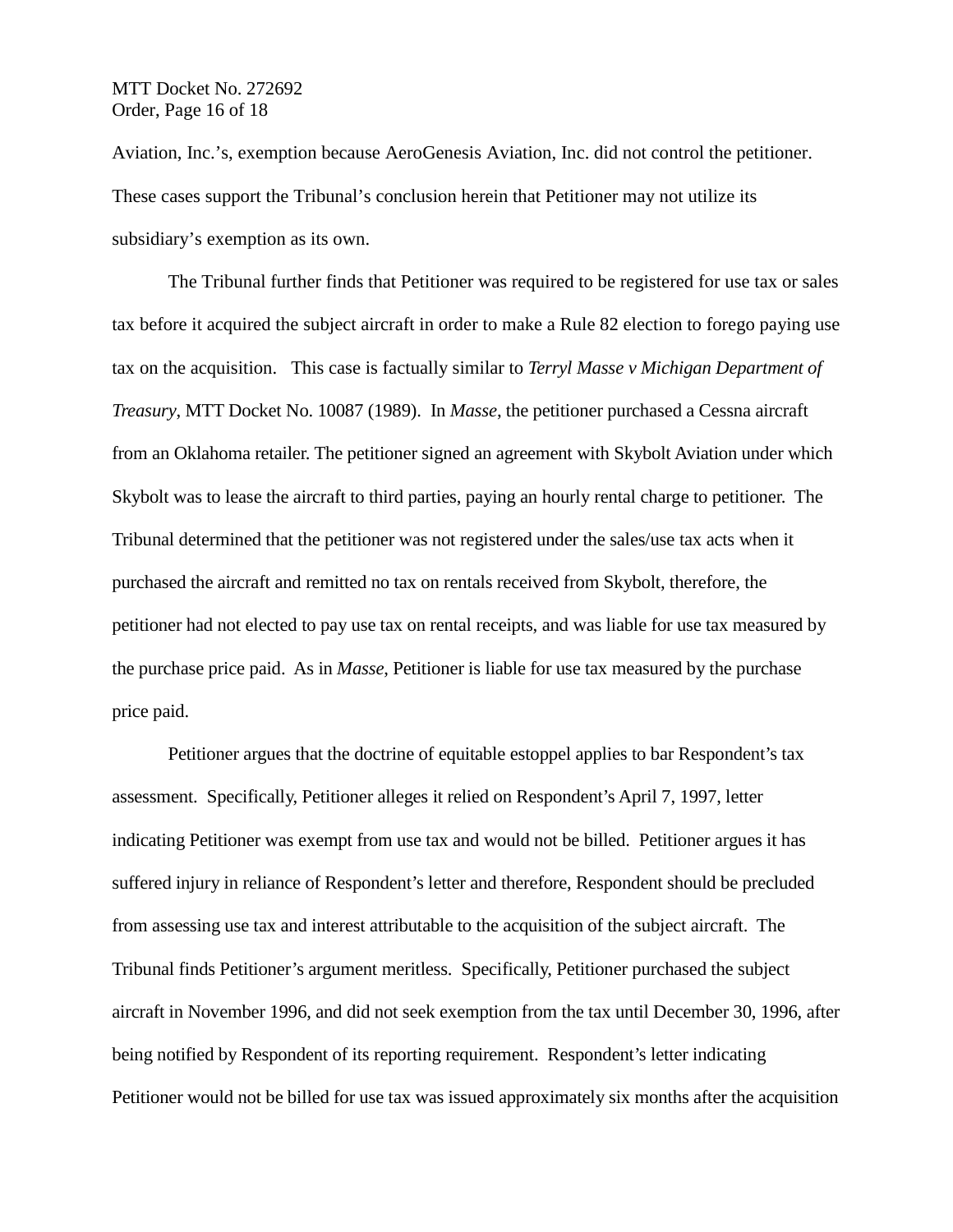## MTT Docket No. 272692 Order, Page 17 of 18

of the subject aircraft. As indicated above, Petitioner was required to pay the use tax or elect to pay the use tax on rental proceeds before or at the time of the purchase of the subject aircraft. Petitioner could not and did not rely on Respondent's letter in its determination of whether it would purchase the subject aircraft or the price it would pay, as Petitioner alleges. The Tribunal finds that Petitioner did not detrimentally rely on the erroneous letter and therefore the doctrine of estoppel does not apply.

As to Petitioner offering a Settlement Agreement entered into by the parties in a similar tax dispute, the Tribunal finds the evidence irrelevant. Petitioner argues that the Tribunal should find that the tax assessed in this case be abated because the Settlement Agreement resulted in the cancellation of use tax assessments issued under similar circumstances. The Tribunal finds that the Settlement Agreement pertains to a different case and the statute does not support the cancellation of the assessment at issue here, regardless of the outcome of the Settlement Agreement.

Finally, Summary Disposition can be granted under MCR 2.116(C)(10), only where the parties' documentary evidence demonstrates that there are no genuine issues of material fact. Petitioner states in its Brief in Lieu of Motion for Summary Disposition that material facts are not at issue despite the lack of a factual stipulation. The facts unambiguously show that Petitioner was not registered prior to the purchase of the subject aircraft in order to elect to pay use tax on rental proceeds rather than pay use tax on the purchase price of the subject aircraft. Further, Petitioner was not a domestic air carrier and therefore, did not meet the statutorily mandated elements for exemption under MCL 205.94(x). As such, the Tribunal finds that the aircraft was subject to use tax. However, a material issue of fact does exist. Petitioner alleges that the use tax of \$114,750 over-estimates the purchase price of the subject property by almost one million dollars. Petitioner claims to have purchased the subject aircraft for \$999,000 and